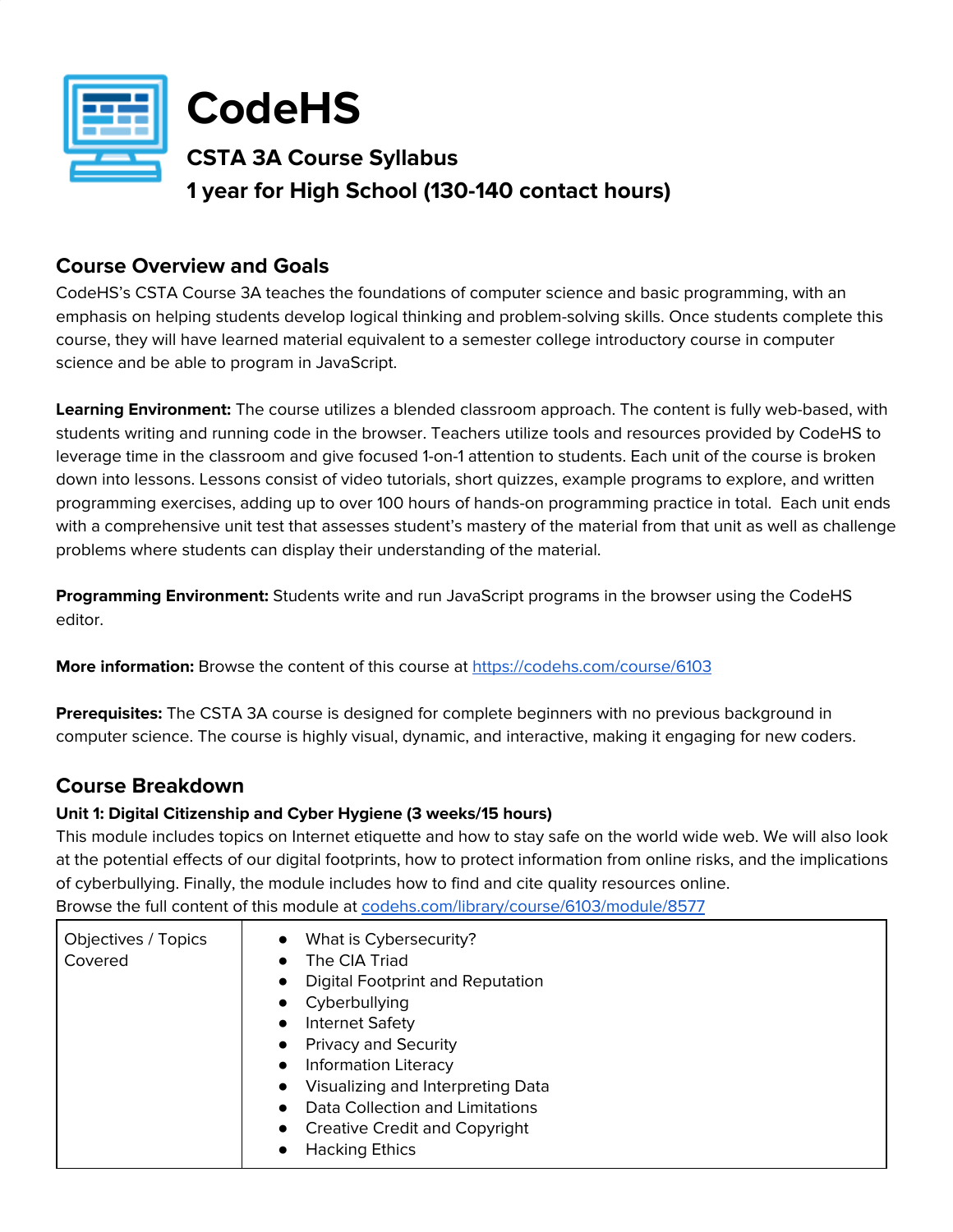| <b>Example Assignments</b><br>/Labs | <b>Digital Footprint and Reputation</b>                                             |
|-------------------------------------|-------------------------------------------------------------------------------------|
|                                     | What is a digital footprint?<br>$\circ$                                             |
|                                     | What is your digital footprint and reputation?<br>$\circlearrowright$               |
|                                     | What does it mean that the internet is public and permanent?<br>$\circlearrowright$ |
|                                     | Who looks at your digital footprint and reputation?<br>$\circlearrowright$          |
|                                     | What are some recommended social media guidelines?<br>$\circ$                       |
|                                     | How can you maintain your digital footprint?<br>$\circ$                             |
|                                     | What does your digital footprint say about you?<br>$\circlearrowright$              |
|                                     | Example activities:<br>$\circlearrowright$                                          |
|                                     | What is your digital footprint?                                                     |
|                                     | Are you going to make any changes in what you post on                               |
|                                     | social media?                                                                       |
|                                     | Cyberbullying                                                                       |
|                                     | o What is cyberbullying?                                                            |
|                                     | What are the impacts of cyberbullying?<br>$\circ$                                   |
|                                     | Are there cyberbullying roles?<br>$\circ$                                           |
|                                     | What do you do if you are being bullied?<br>$\circ$                                 |
|                                     | What do you do if you see bullying?<br>$\circ$                                      |
|                                     | How can you be an upstander?<br>$\circ$                                             |
|                                     | Example activities:<br>$\circ$                                                      |
|                                     | Explore cyberbullying scenarios: What would you do?<br>$\blacksquare$               |
|                                     | <b>Internet Safety</b>                                                              |
|                                     | o What are some ways to stay safe online?                                           |
|                                     | What are some online safety guidelines?<br>$\circ$                                  |
|                                     | Example activities:<br>$\circ$                                                      |
|                                     | Explore Internet safety scenarios: What would you do?                               |
|                                     | Privacy and Security                                                                |
|                                     | o What are data privacy and security?                                               |
|                                     | How can you keep personal data secure and private?<br>$\circ$                       |
|                                     | What can happen if you data is stolen and what can you do about it?<br>$\circ$      |
|                                     | Example activities:<br>$\circ$                                                      |
|                                     | Test out various passwords on a site                                                |
|                                     | Explore Google's privacy policy: What do they know about                            |
|                                     | you?                                                                                |
|                                     | Information Literacy                                                                |
|                                     | o What is information literacy?                                                     |
|                                     | How can you do effective internet searches?<br>$\circ$                              |
|                                     | What are some techniques for judging source legitimacy and<br>$\circ$               |
|                                     | identifying misinformation?                                                         |
|                                     | Example activities:<br>$\circ$                                                      |
|                                     | Create and test search queries<br>$\blacksquare$                                    |
|                                     | Explore evidence for using sources                                                  |
|                                     | <b>Creative Credit and Copyright</b>                                                |
|                                     | ○ What is copyright?                                                                |
|                                     | What are the different types of copyright licenses<br>$\circ$                       |
|                                     | Example activities:<br>$\circ$                                                      |
|                                     | Create citations for sources                                                        |
|                                     | Explore image search tools                                                          |
|                                     | <b>Hacking Ethics</b>                                                               |
|                                     | o What are hackers?                                                                 |
|                                     | Are there different kinds of hackers? (white, black, grey)<br>$\circ$               |
|                                     | What are bug bounty programs?<br>О                                                  |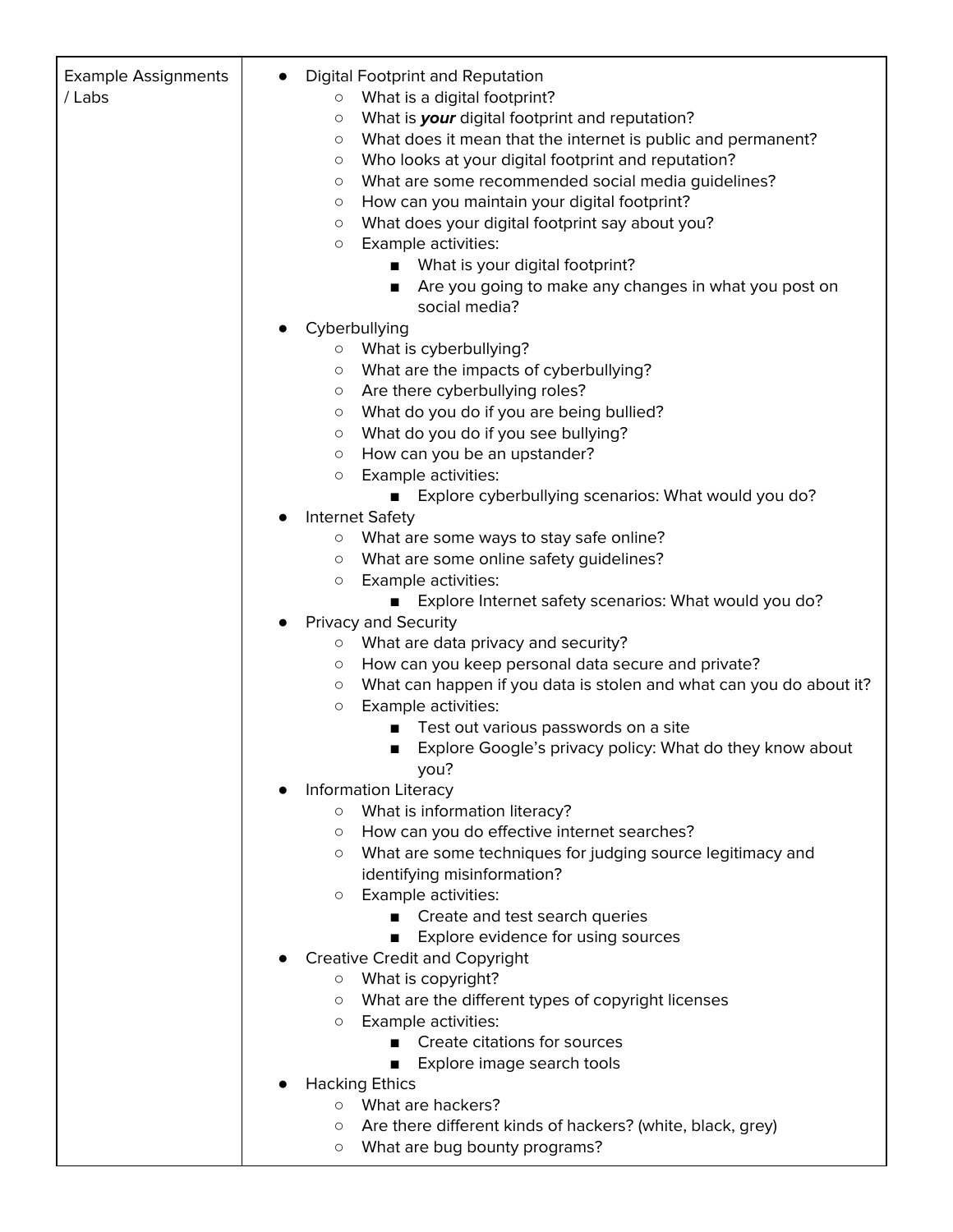| Is hacking always illegal?<br>$\circ$<br>What are the consequences of illegal hacking?<br>$\circ$<br>Example activities:<br>$\circlearrowright$<br>Explore what penetration testing is<br>Sign ethical hacker agreement<br>Final project: Create a Public Service Announcement<br>$\bullet$      |
|--------------------------------------------------------------------------------------------------------------------------------------------------------------------------------------------------------------------------------------------------------------------------------------------------|
| Create a Public Service Announcement (PSA) to teach your peers<br>$\circ$<br>about your selected topic in digital citizenship and cyber hygiene.<br>You can select any of the topics covered in this module. Be creative<br>and make it fun! You could make a video, song, poster, or slideshow. |

# **Unit 2: Introduction to Programming in JavaScript with Karel the Dog (4 weeks/20 hours)**

Module one is programming with Karel. Karel is a dog that only knows how to move, turn left, and place tennis balls in his world. You can give Karel these commands to instruct him to do certain things. We use Karel to show you what it means to program, and allow you to focus on problem solving.

| Objectives / Topics<br>Covered | Commands<br>Defining vs. Calling Methods<br>Designing methods<br>$\bullet$<br>Program entry points<br>Control flow<br>$\bullet$<br>Looping<br>$\bullet$<br>Conditionals<br>Classes<br>$\bullet$<br>Commenting code<br>$\bullet$<br><b>Preconditions and Postconditions</b><br>$\bullet$<br><b>Top Down Design</b><br>$\bullet$                                                                                                                                                                                                                                                                                                                                                                                                                                                                                                                                                                                                                                                                                                                                                                                                                                                                                                                                                                                                                                                       |
|--------------------------------|--------------------------------------------------------------------------------------------------------------------------------------------------------------------------------------------------------------------------------------------------------------------------------------------------------------------------------------------------------------------------------------------------------------------------------------------------------------------------------------------------------------------------------------------------------------------------------------------------------------------------------------------------------------------------------------------------------------------------------------------------------------------------------------------------------------------------------------------------------------------------------------------------------------------------------------------------------------------------------------------------------------------------------------------------------------------------------------------------------------------------------------------------------------------------------------------------------------------------------------------------------------------------------------------------------------------------------------------------------------------------------------|
| Assignments / Labs             | 26 Karel Programming Exercises and Challenges in total<br>$\bullet$<br>Program-specific tasks for Karel the Dog<br>Example Exercise: Pyramid of Karel<br>$\circ$<br>Write a program to have Karel build a pyramid. There should be three<br>balls on the first row, two in the second row, and one in the third row.<br>Teach Karel new commands like turnRight() or makePancakes()<br><b>Example Exercise: Pancakes</b><br>$\circ$<br>Karel is the waiter. He needs to deliver a stack of pancakes to the<br>guests on the 2nd, 4th, and 6th avenue. Each stack of pancakes should<br>have three pancakes.<br>Create a method called makePancakes () to help Karel solve this<br>problem.<br>Solve large Karel problems by breaking them down into smaller, more<br>manageable problems using Top Down Design<br>Example Exercise: The Two Towers<br>$\circ$<br>In this program, Karel should build two towers of tennis balls. Each<br>tower should be 3 tennis balls high.<br>At the end, Karel should end up on top of the second tower, facing East.<br>Using control structures and conditionals to solve general problems<br>Example Exercise: Random Hurdles<br>$\circ$<br>Write a program that has Karel run to the other side of first street,<br>jumping over all of the hurdles. However, the hurdles can be in random<br>locations. The world is fourteen avenues long. |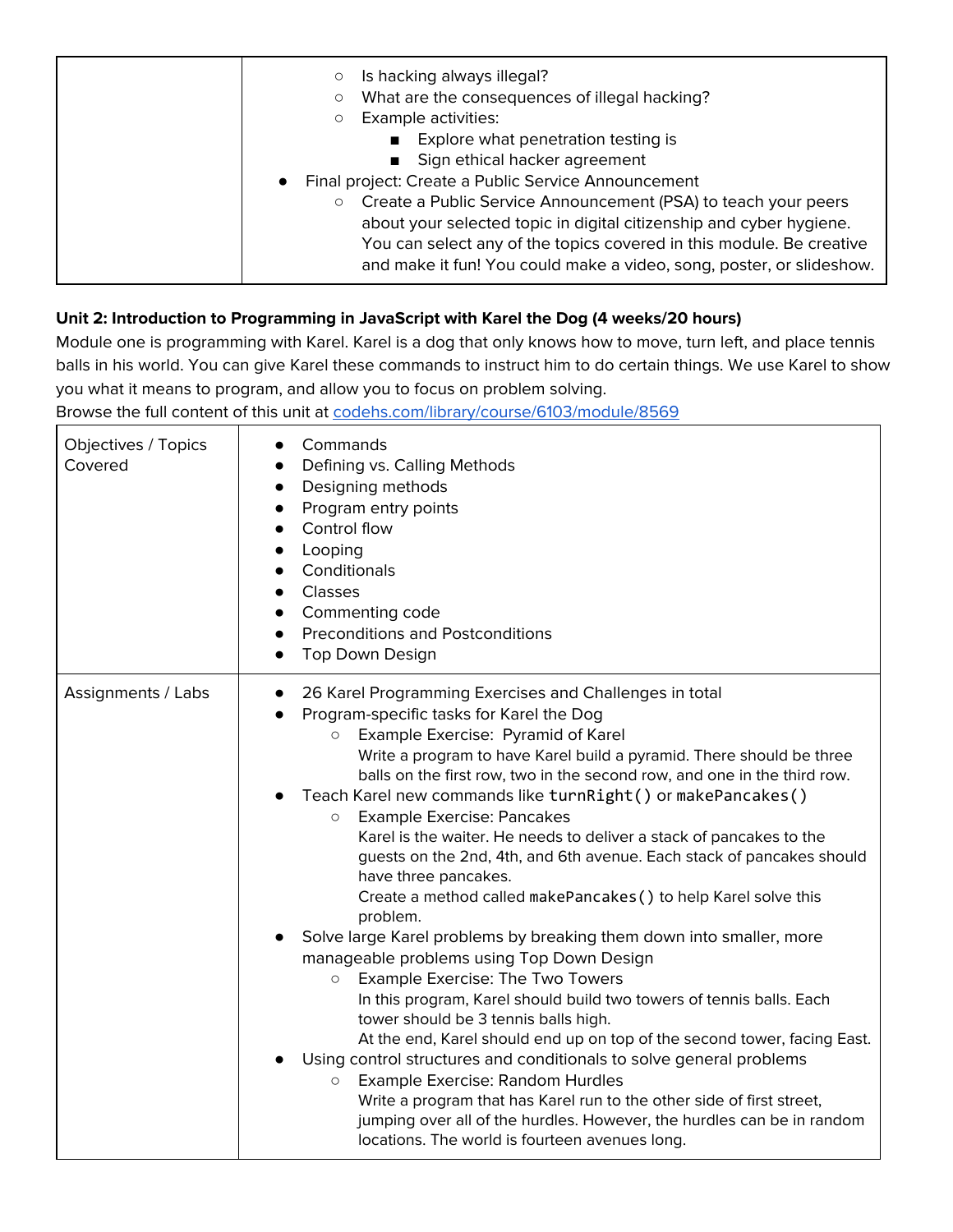### **Unit 3: Karel Challenges (1.5 weeks, 7 hours)**

In this module you'll take all the foundational concepts from Karel to solve some programming challenges. Browse the full content of this unit at [codehs.com/library/course/6103/module/8570](https://codehs.com/library/course/6103/module/8570)

| Objectives / Topics<br>Covered | Solving large and more complex problems using Karel                                                                                                                                                                                                                                                                                                                                                                                                                                                      |
|--------------------------------|----------------------------------------------------------------------------------------------------------------------------------------------------------------------------------------------------------------------------------------------------------------------------------------------------------------------------------------------------------------------------------------------------------------------------------------------------------------------------------------------------------|
| Assignments / Labs             | 5 Karel challenges to tie everything learned in the Karel module together<br>$\bullet$<br>Example Exercise: Super Cleanup Karel<br>$\circ$<br>Karel's world is a complete mess. There are tennis balls all over the<br>place, and you need to clean them up. Karel will start in the bottom left<br>corner of the world facing east, and should clean up all of the tennis<br>balls in the world. This program should be general enough to work on<br>any size world with tennis balls in any locations. |

#### **Unit 4: Networks and the Internet (1.5 weeks/8 hours)**

This unit explores the structure and design of the internet, and how this design affects the reliability of network communication, the security of data, and personal privacy.

Browse the full content of this unit at [codehs.com/library/course/6103/module/8571](https://codehs.com/library/course/6103/module/8571)

| Objectives / Topics<br>Covered | Structure of the internet<br>How network data is transmitted<br>Hardware involved in the transmission of data<br>How the internet has impacted everyday life                                                                                                                                                                                                                                                                                                                                                                                                                                                                                                                                                                                                                                                                                                                                                                                                                                                                                                                     |
|--------------------------------|----------------------------------------------------------------------------------------------------------------------------------------------------------------------------------------------------------------------------------------------------------------------------------------------------------------------------------------------------------------------------------------------------------------------------------------------------------------------------------------------------------------------------------------------------------------------------------------------------------------------------------------------------------------------------------------------------------------------------------------------------------------------------------------------------------------------------------------------------------------------------------------------------------------------------------------------------------------------------------------------------------------------------------------------------------------------------------|
| Example Assignments /<br>Labs  | Structure of the internet<br>Explore the differences between IPv4 and IPv6. Why are we<br>$\circlearrowright$<br>running out of addresses?<br>Explore the different levels of the internet.<br>$\circlearrowright$<br><b>Example Activity</b><br>$\circ$<br>Trace a website request from the server, through the<br>■<br>network, and to your computer<br>How data is transmitted<br>How are internet packets able to find their way to your computer?<br>$\circ$<br>Explain in your own words how a request from your computer<br>$\circlearrowright$<br>travels through the various levels of servers to reach and return the<br>correct webpage and resources?<br><b>Example Activity:</b><br>$\circ$<br>As a class, create a protocol that will allow one classmate<br>to send another classmate a note, without the need for<br>talking to each other.<br>Hardware involved<br>Explore the role of routers<br>$\circ$<br>Why are protocols so important?<br>$\circ$<br>Explore how data is able to be transmitted across the ocean by<br>$\circ$<br>using underwater cables |

### **Unit 5: Javascript & Graphics (1.5 weeks/7 hours)**

Introduces you to the basics of JavaScript, including variables, user input, mathematics, basic graphics, and image representations.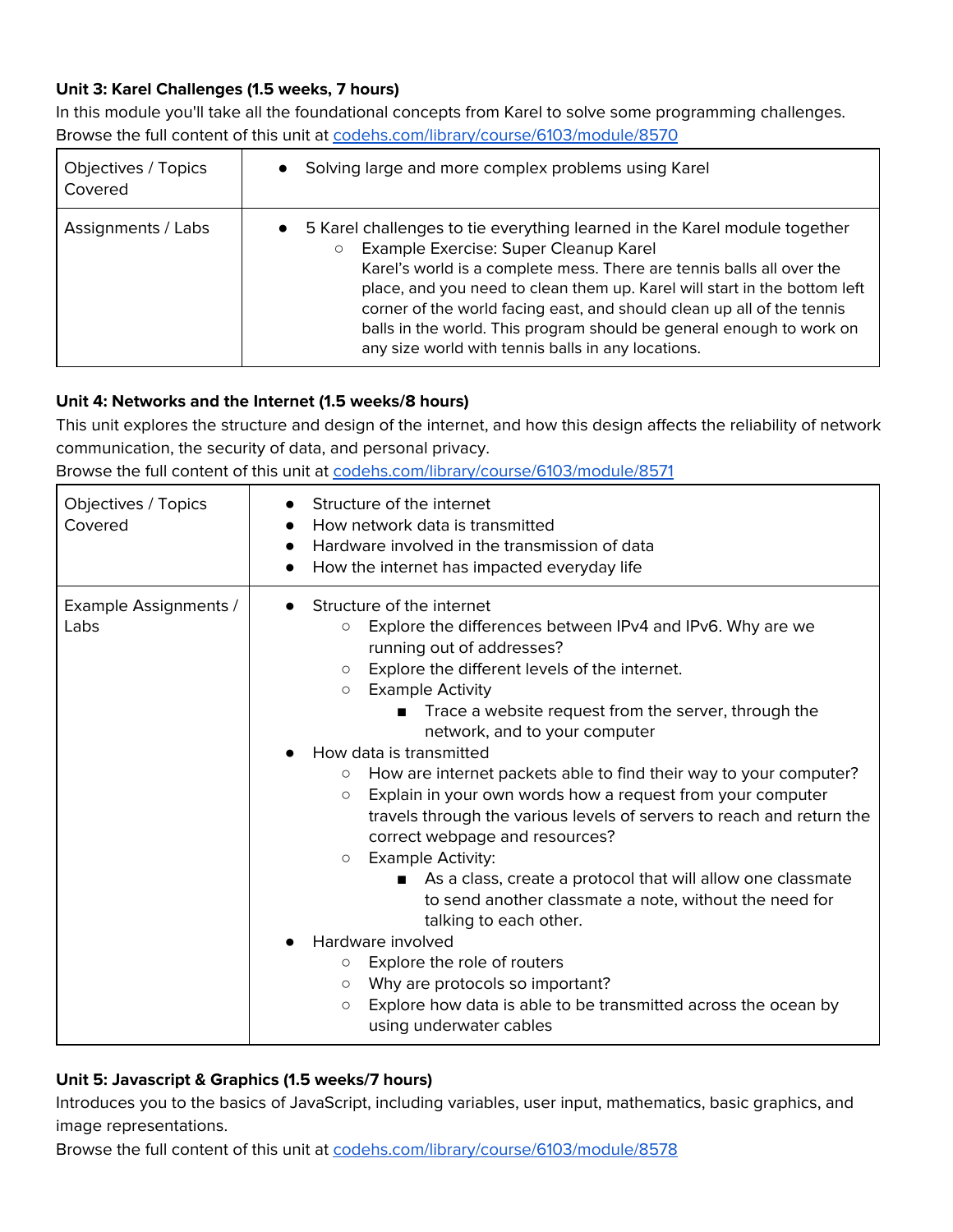| Objectives / Topics<br>Covered | Variables<br>User Input<br>Arithmetic Expressions<br>Graphics<br>Image Representation                                                                                                                                                                                                                                                                                                                                                                                                                                                                                                                                                                                                 |
|--------------------------------|---------------------------------------------------------------------------------------------------------------------------------------------------------------------------------------------------------------------------------------------------------------------------------------------------------------------------------------------------------------------------------------------------------------------------------------------------------------------------------------------------------------------------------------------------------------------------------------------------------------------------------------------------------------------------------------|
| Assignments / Labs             | 7 JavaScript & graphics programming exercises in total<br>Using variables and getting user input using JavaScript<br>Example Exercise: Dinner Plans<br>$\circ$<br>Prompt the user for their name, then ask them what time you should<br>meet for dinner.<br>Greet them by name and tell them you will meet them at the time they<br>specified!<br>Create basic graphics in JavaScript<br>Example Exercise: Flag of the Netherlands<br>$\circ$<br>This program should draw the flag for the Netherlands. The top third of<br>the canvas is red, the middle third is white, and the bottom third is<br>blue, as shown below. You will need to use Rectangle objects in this<br>program. |

## **Unit 6: Graphics Challenges (1 week, 5 hours)**

In this module you'll learn how to pair program! You'll also take all the foundational concepts from JavaScript Graphics to solve some programming challenges.

Browse the full content of this unit at [codehs.com/library/course/6103/module/8637](https://codehs.com/library/course/6103/module/8637)

| Objectives / Topics<br>Covered | Pair programming<br>Solving large and more complex problems that incorporate graphics and<br>$\bullet$<br>user input                                                                                                                                                                                                          |
|--------------------------------|-------------------------------------------------------------------------------------------------------------------------------------------------------------------------------------------------------------------------------------------------------------------------------------------------------------------------------|
| Assignments / Labs             | 3 graphics challenges to tie everything learned in the JavaScript & Graphics<br>module together<br><b>Example Exercise: Ghost</b><br>$\circ$<br>Write a program to draw a ghost on the screen. You must do this by<br>using the constant values given (this will allow us to easily alter the size<br>or color of the ghost.) |

### **Unit 7: JavaScript Control Structures (3 weeks/15 hours)**

Learn how to use control structures such as if/else statements and loops to make more advanced programs in JavaScript.

| Objectives / Topics<br>Covered | <b>Booleans</b><br>$\bullet$<br>For Loops<br>$\bullet$<br>Conditionals<br>$\bullet$<br><b>Nested Control Structures</b><br>While Loops<br>$\bullet$                                                                                                                                                                                                                               |
|--------------------------------|-----------------------------------------------------------------------------------------------------------------------------------------------------------------------------------------------------------------------------------------------------------------------------------------------------------------------------------------------------------------------------------|
| Assignments / Labs             | 22 control structures programming exercises in total<br>$\bullet$<br>Using comparison and logical operators to control the flow of the program<br>$\bullet$<br><b>Example Exercise: Inventory</b><br>$\circlearrowright$<br>Write a program that keeps track of a simple inventory for a store. While<br>there are still items left in the inventory, ask the user how many items |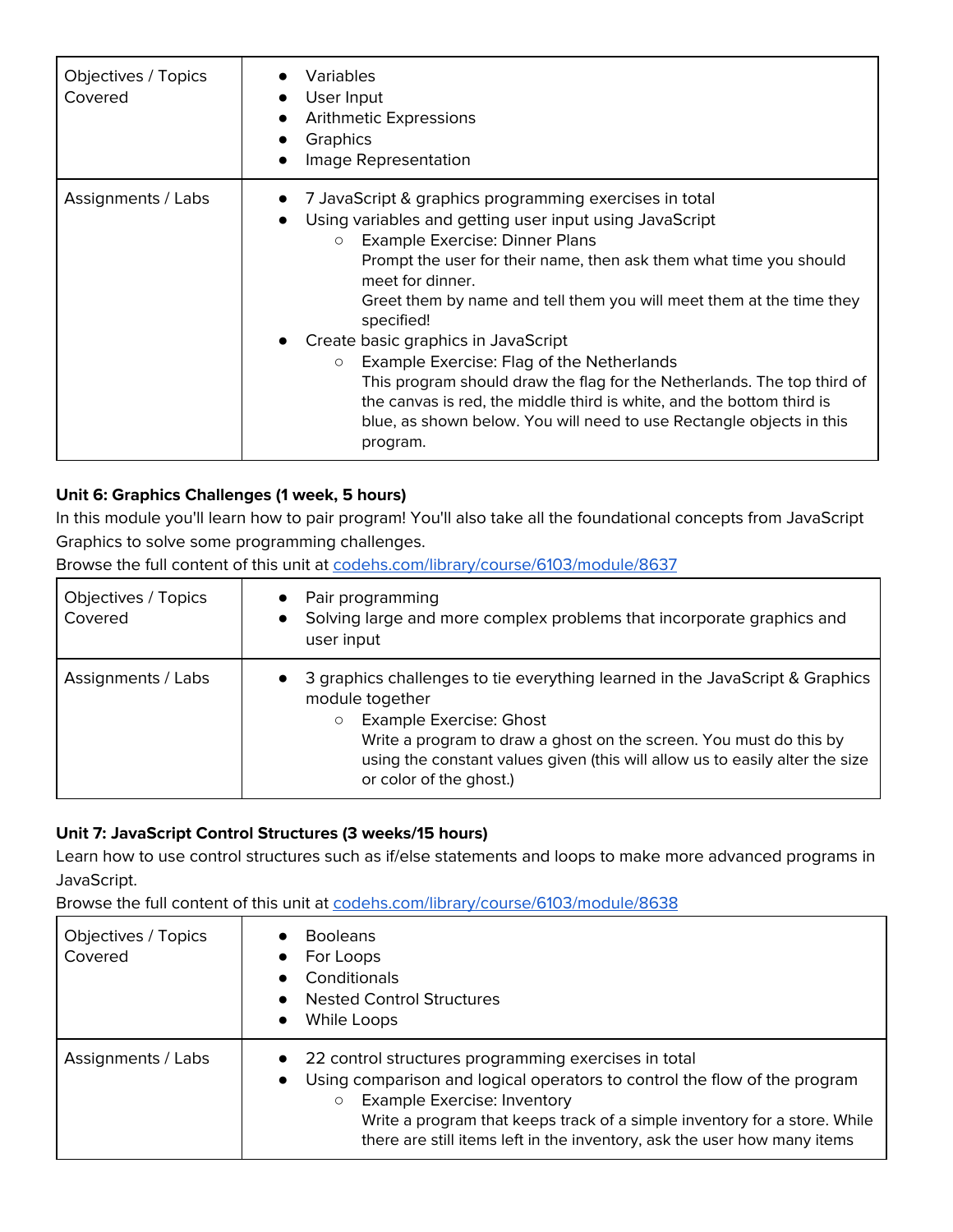| they would like to buy. Then print out how many are left in inventory<br>after the purchase. You should use a while loop for this problem.<br>Make sure you catch the case where the user tries to buy more items<br>than there are in the inventory. In that case, you should print a message<br>to the user saying that their request isn't possible.<br>Using for loops<br>$\bullet$<br>Example Exercise: All Dice Values<br>$\circ$<br>Write a program that prints all possible dice rolls with 2 dice To do so, |
|----------------------------------------------------------------------------------------------------------------------------------------------------------------------------------------------------------------------------------------------------------------------------------------------------------------------------------------------------------------------------------------------------------------------------------------------------------------------------------------------------------------------|
| you should use a double for loop.                                                                                                                                                                                                                                                                                                                                                                                                                                                                                    |
| Drawing basic graphics using control structures<br>$\bullet$                                                                                                                                                                                                                                                                                                                                                                                                                                                         |
| Example Exercise: Caterpillar<br>$\circ$                                                                                                                                                                                                                                                                                                                                                                                                                                                                             |
| This graphics program should draw a caterpillar. A caterpillar has<br>NUM_CIRCLES circles. Every other circle is a different color, the even                                                                                                                                                                                                                                                                                                                                                                         |
| circles are red, and the odd circles are green (by even we mean when i<br>is an even number). Use a for loop to draw the caterpillar, centered<br>vertically in the screen. Also, be sure that the caterpillar is still drawn                                                                                                                                                                                                                                                                                        |
| across the whole canvas even if the value of NUM_CIRCLES is changed.                                                                                                                                                                                                                                                                                                                                                                                                                                                 |

## **Unit 8: Control Structures Challenges (1 week, 5 hours)**

In this module you'll take all the foundational concepts from the Control Structures unit to solve some programming challenges.

Browse the full content of this unit at [codehs.com/library/course/6103/module/8639](https://codehs.com/library/course/6103/module/8639)

| Objectives / Topics<br>Covered | Solving large and more complex problems that incorporate control<br>$\bullet$<br>structures                                                                                                                                                                                                                                                                                                                                                                                                                                      |
|--------------------------------|----------------------------------------------------------------------------------------------------------------------------------------------------------------------------------------------------------------------------------------------------------------------------------------------------------------------------------------------------------------------------------------------------------------------------------------------------------------------------------------------------------------------------------|
| Assignments / Labs             | 4 challenges using control structures to tie everything learned in the<br>$\bullet$<br>JavaScript Control Structures module together<br>Example Exercise: Circles in Squares<br>$\circ$<br>Repeatedly draw a circle inside of a square and then a square inside<br>that circle and so on. You should repeat this while the size is greater<br>than MIN SIZE. Each time you draw a shape, it should be centered on<br>the screen and a new random color. You'll need to update the size<br>based on the size of the previous one. |

## **Unit 9: Functions, Events, and Lists (5 weeks, 25 hours)**

Learn to write reusable code with functions and parameters.

| Objectives / Topics<br>Covered | • Functions with and without parameters<br>Functions with and without return values<br><b>Nested Control Structures</b><br>$\bullet$<br>Local variables and scope<br>Timers<br><b>Randomizing Games</b><br>Mouse Events<br>$\bullet$<br><b>Keyboard Events</b><br>$\bullet$                                     |
|--------------------------------|-----------------------------------------------------------------------------------------------------------------------------------------------------------------------------------------------------------------------------------------------------------------------------------------------------------------|
| Assignments / Labs             | • 32 functions programming exercises in total<br><b>Example Exercise: Vertical Lines</b><br>Write a function that draws vertical lines on the graphics canvas. If a line<br>is vertical, then the x-values for the endpoints are the same.<br>The parameters to your function should be the x location, and the |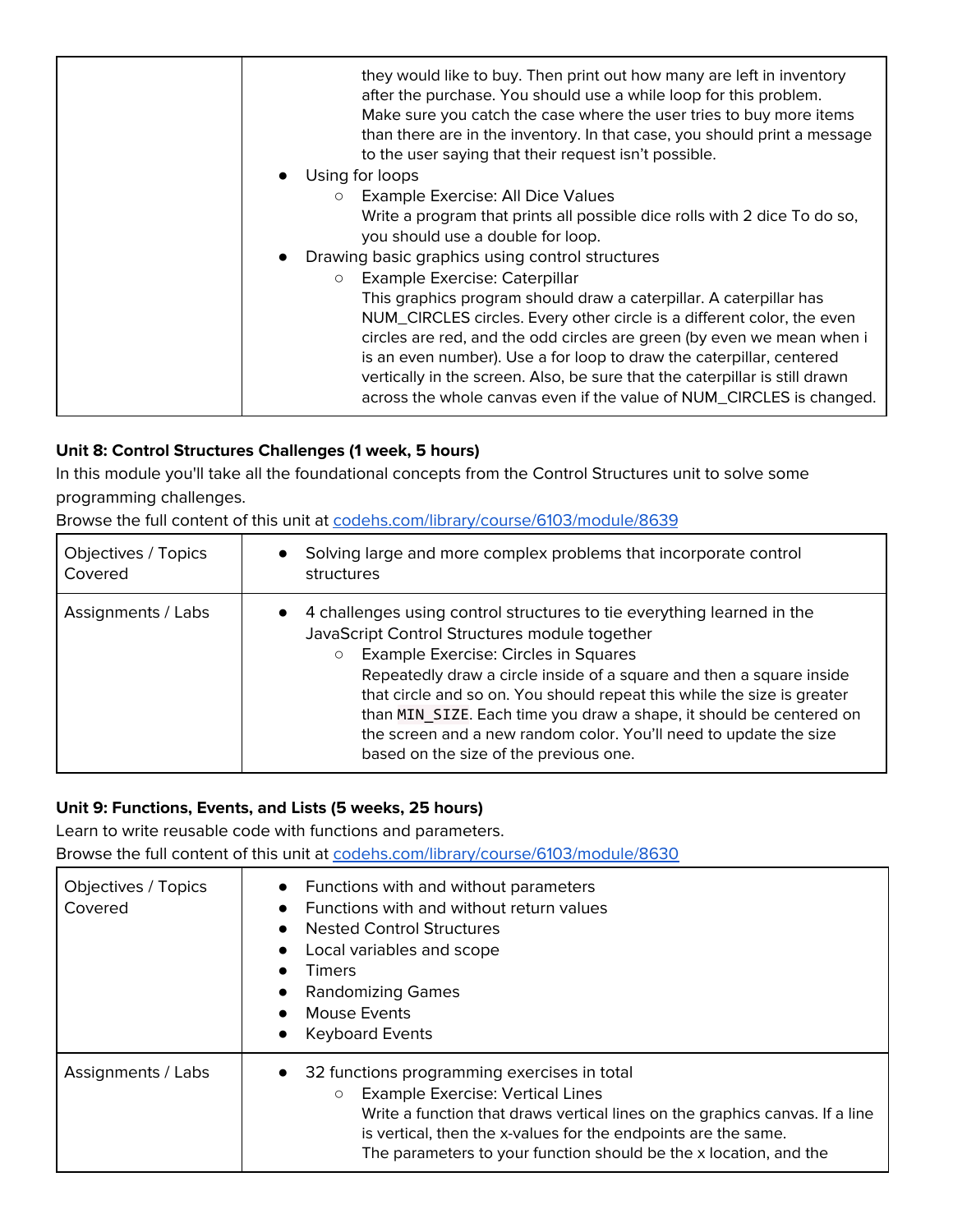| length, and all of your lines should start at y position 0.<br>Example Exercise: Is it even?<br>$\circ$<br>Write a function called is Even that returns a boolean of whether or not a<br>value is even or odd. The is Even function should not print anything out<br>or return a number. It should only take in a number and return a<br>boolean.<br>Once you've written this function, write a program that asks the user for<br>integers and prints whether the number they entered is even or odd<br>using your isEven function. You should let the user keep entering<br>numbers until they enter the SENTINEL given.<br>Using timers to add randomizations to graphical programs<br>$\circ$ |
|--------------------------------------------------------------------------------------------------------------------------------------------------------------------------------------------------------------------------------------------------------------------------------------------------------------------------------------------------------------------------------------------------------------------------------------------------------------------------------------------------------------------------------------------------------------------------------------------------------------------------------------------------------------------------------------------------|
| Example Exercise: Paint Splatter<br>Write a program that splatters paint on the screen every DELAY<br>milliseconds.<br>To splatter paint, pick a random color and draw<br>CIRCLES_PER_SPLATTER circles of that color at random places<br>on the screen. The radius of each circle should be a random<br>value between MIN_RADIUS and MAX_RADIUS.<br>Remember to use helper functions.                                                                                                                                                                                                                                                                                                            |
| Using mouse events for interactive programs<br>$\bigcirc$<br><b>Example Exercise: Teleporting Ball</b><br>$\blacksquare$<br>Extend our bouncing ball program. Whenever you click, the ball<br>should teleport to that spot and change to a random color.<br>Example Exercise: Target<br>Draw a target on the screen that moves to aim at where your<br>mouse is located.<br>A target consists of a horizontal line that goes from 0 to the<br>window width and a vertical line that goes from 0 to the window                                                                                                                                                                                    |
| height. The lines should cross paths where the mouse is.<br>Using keyboard events for interactive programs<br>$\circlearrowright$<br>Example Exercise: Basic Snake                                                                                                                                                                                                                                                                                                                                                                                                                                                                                                                               |

# **Unit 10: Final Project (2-4 weeks, 10-20 hours)**

In this module you'll take all the skills you've learned throughout the course to create a final program with a partner!

Browse the full content of this unit at [codehs.com/library/course/6103/module/8582](https://codehs.com/library/course/6103/module/8582)

| Objectives / Topics | <b>Project Planning</b>                                                                                                                                                                                                                                                                                                                                                                                                                    |
|---------------------|--------------------------------------------------------------------------------------------------------------------------------------------------------------------------------------------------------------------------------------------------------------------------------------------------------------------------------------------------------------------------------------------------------------------------------------------|
| Covered             | <b>Final Project Creation</b>                                                                                                                                                                                                                                                                                                                                                                                                              |
| Assignments / Labs  | Collaborative open-ended final project which encourages creativity<br><b>Program Requirements:</b><br>Your program:<br>must use JavaScript Graphics<br>$\circ$<br>must allow the user to interact with your project with either their<br>$\circ$<br>mouse or keyboard<br>must use at least one timer<br>$\circ$<br>must break down the program into multiple functions<br>O<br>must utilize control structures where applicable<br>$\circ$ |

# **Optional Supplemental Materials (Remainder of school year)**

| ___                 |                      |  |
|---------------------|----------------------|--|
| Objectives<br>opics | Extra practice with: |  |